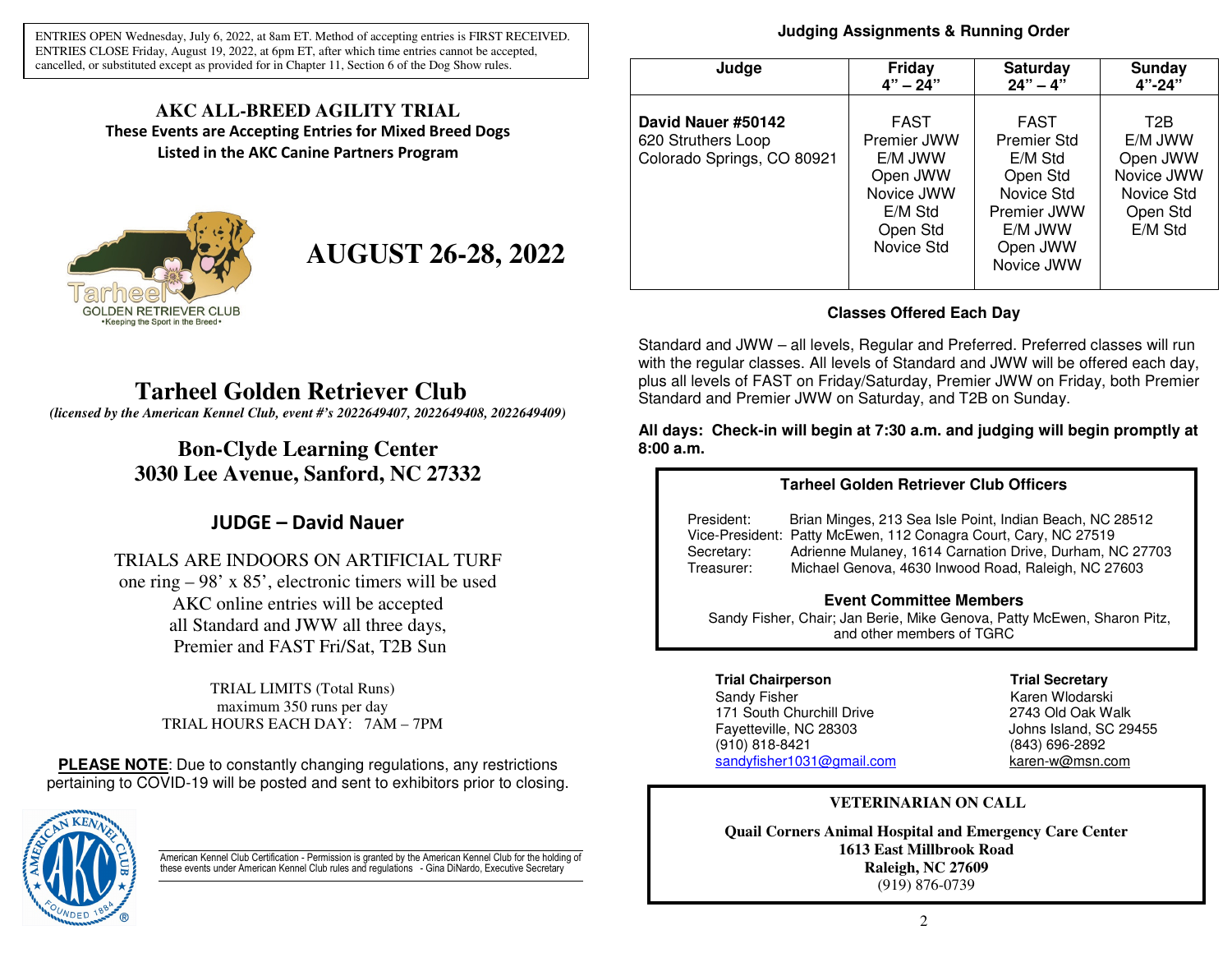### **HOTELS**

The following hotels normally do not take dogs. However, they are offering a special rate for the show. Mention "**Bon-Clyde**" to get the special rates. Please treat these hotels with respect; clean up after your dogs so they will allow future dog show participants to stay at their locations.

- **Holiday Inn Express,** 2110 Dalrymple Street, Sanford, NC 27330. 919-776-6600. Enclosed heated pool, fitness room, free breakfast, fenced-in yard for dogs. 5 minutes from trial site. Bring sheet to cover bed if dog sleeps on it.
- **Hampton Inn**, 1904 South Horner Blvd, Sanford, NC 27330. 919-775-2000.
- **Econo Lodge**, 1403 North Horner Blvd, Sanford, NC 27330. 919-774-6411. Microwave, fridge, coffee pot; hot breakfast 5:00 am; 5.8 miles from trial site.
- **Microtel**, 300 East Cornelius Harnett Blvd, Lillington, NC 27546 (approx 20mi from trial site). 910-893-2626.

The following is a list of motels in the Sanford area, other nearby pet-friendly lodging may be available In Southern Pines, about 30 minutes away. Please contact the hotel directly to verify their room ratesand pet policies.

**Sanford Economy Inn**, 404 Carthage Street, Sanford, NC 27330. 919-775-2328. **Baymont Inn & Suites**, 2614 S. Horner Blvd, Sanford, NC 27330. 919-708-7400.

### **CAMPGROUND**

### **Jordan Dam RV Park**, 919-770-6890

## **DIRECTIONS TO TRIAL SITE – bon-clyde.com, click on "Directions"**



## **SITE INFORMATION**

- The Bon-Clyde Learning Center is a climate-controlled indoor facility with a 98 x 85 foot area with an artificial turf surface.
- The grounds will be available for crating on Thursday from 3:00 4:30 pm **ONLY for workers who can help set up.** Please sign up on the volunteer form. The building will close at 4:30 pm.
- The grounds will be available for crating for all other exhibitors at 6:30am on Thursday.
- Due to limited space, **no X-pens (including cloth) or large reclining chairs** will be allowed in crating areas.
- All dogs must be on leash at all times except when in the ring or the designated warm-up area.
- The Tarheel Golden Retriever Club and Bon-Clyde Learning Center will not be responsible for any lost or damaged items left at the show site.

.

 • Limited nearby overnight RV parking available, no hook-ups. Please contact Bonnie Buchanan at bon-clyde@windstream.net for reservations.

 **FOOD:** There will not be food available at the trial site for lunch. Nearby fast food, grocery stores, and restaurants are located in Sanford.

**Entry fees**: \$25 first entry of each dog, each day \$15 each additional entry of same dog, same day (includes \$3.50 AKC recording fee for first entry and \$3 AKC recording fee for each additional entry of same dog per day)

**Make checks and money orders payable to TGRC. R**eturned check fee is \$25.00 (does not constitute a valid entry). No third party checks accepted. IT IS THE EXHIBITOR'S RESPONSIBILITY TO ENTER THE CORRECT CLASS.

Send entries with fees to: Karen Wlodarski, Trial Secretary 2743 Old Oak Walk Johns Island, SC 29455

**All express mail must be able to be left at the Secretary's address with no acceptance signature required**. Hand deliveries will not be accepted during the first 24 hours following the trial's opening. **PLEASE do not staple** your check to the entry form. Entry form changes, additions, corrections and cancellations **MUST be received in writing** prior to the August 19, 2022, closing date, be legible and include the AKC number, or no refund will be issued. No telephone changes accepted.

### **YOU CAN NOW ENTER THE TRIAL VIA AKC'S ONLINE ENTRY SERVICES**

Go to AKC Agility Online Entry Services at www.akc.org/AgiiltyEntry and follow the instructions there to use your 'My AKC' account to enter this event online. During the first 48 hours after opening, the initial limit of entries designated as either online or paper will be as follows: 25% online entries (88 runs) and 75% paper entries (262 runs). If either form of entry (paper or online) has not filled at the end of the 48 hour time period, the club reserves the right to decrease or increase either one accordingly.

**PRIZES AND AWARDS:** Ribbons will be awarded to first through fourth place in each height division. Only qualifying scores are eligible for ribbons. A special rosette will be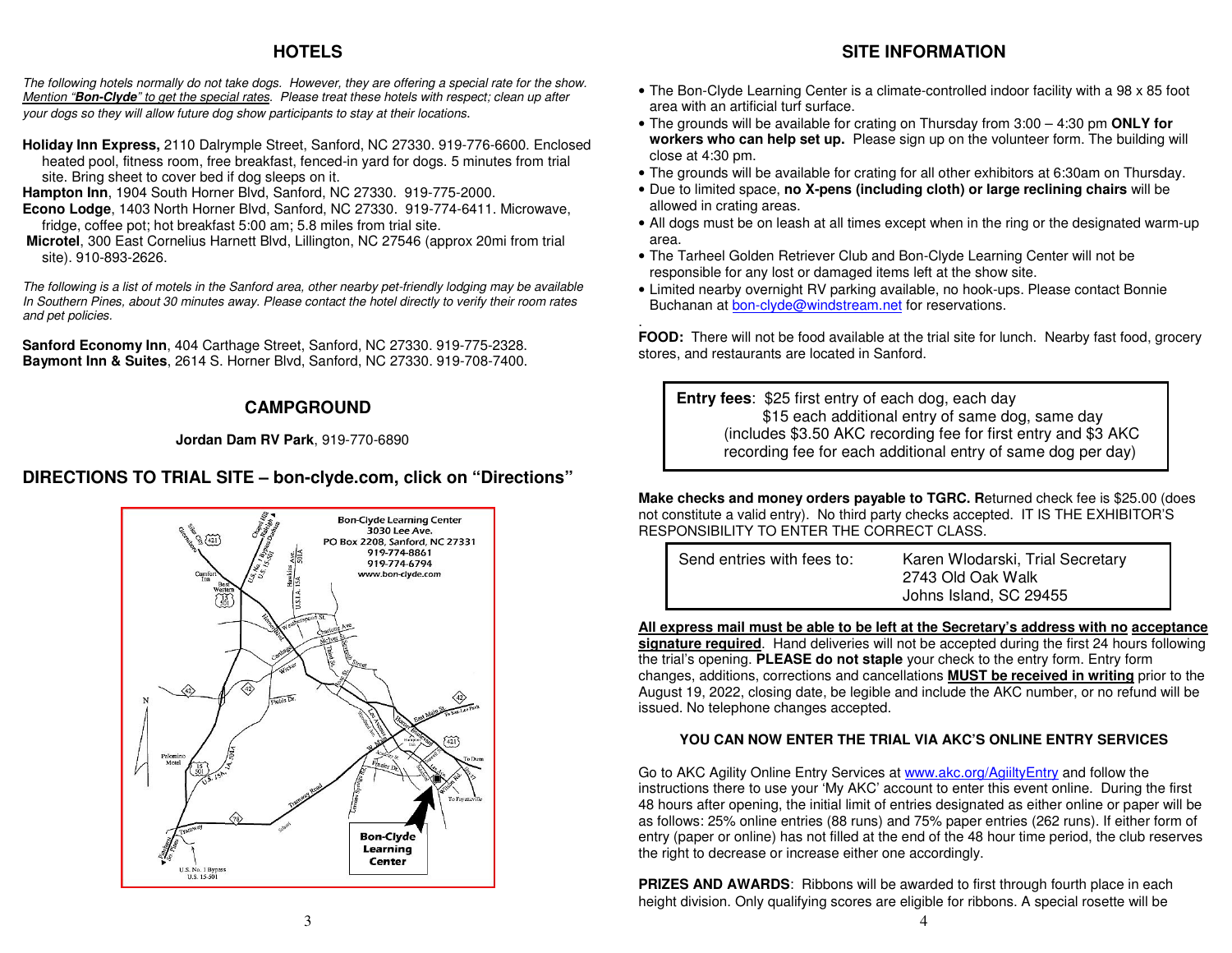offered to all dogs earning a PAX, and a special rosette and a bar will be offered for all dogs earning a MACH or a PACH. All ribbons and prizes must be claimed the day of the show; none will be mailed.

**DOGS ELIGIBLE TO ENTER:** These trials are open to all dogs 15 months of age or older, that are registered with the American Kennel Club or that have obtained AKC ILP, PAL, or AKC Canine Partners Listing numbers, or are approved FSS breeds. Dogs with a PAL/ILP or an AKC Canine Partners listing number must be spayed or neutered in order to compete. Bitches in season, aggressive dogs, or dogs suffering from any deformity, injury, or illness which may affect the dog's physical or mental performance are not eligible to participate. For copies of the Regulations for Agility Trials, or the Dog Show Rules, write AKC, 8051 Arco Corporate Drive, Suite 100, Raleigh, NC 27617-3390 or call (919) 233-9767. The safety of the dogs is our primary concern. By entering this trial, exhibitors acknowledge that they are familiar with the rules and regulations of this sport, and that their dogs are familiar with and able to perform all obstacles safely. Puppies under 4 months of age and bitches in season are strictly prohibited from the grounds.

It is expressly understood that exhibitors alone are responsible for the behavior of their dogs and/or children. Any exhibitor whose dogs and/or children create unnecessary disturbances or repeatedly engage in unsafe or disruptive behavior may, at the discretion of the Trial Committee, be asked to leave the trial site. In such case, no refund of any fees paid will be made. **Tarheel Golden Retriever Club, Bon-Clyde Learning Center,** and the Trial Secretary, their agents, members, etc. assume no responsibility for any loss, damage, or injury sustained by exhibitors, handlers, or to any of their dogs or property and further assumes no responsibility for injury to children.

Entry fees for ill or injured dogs or bitches that come into season after the closing date will be refunded (minus administrative fee per run of \$5 for BIS, \$10 others) if a veterinarian's certificate is presented to the Trial Secretary prior to the start of judging. The unexpected death of a dog will be treated in the same manner. Entry fees will not be refunded in the event that a dog is absent, disqualified, excused, or barred from competition by the action of the Trial Committee. No entry fee will be refunded if the trial cannot open or be completed by reason of riots, civil disturbances, fire**,** an act of God, public emergency, act of a public enemy, or any other cause beyond the control of the organizing committee.

Up to 25 exhibitor entries may be wait-listed following the closing date. Full refunds will be made to exhibitors whose entries are replaced by wait-listed entries prior to the final closing date of August 22, 2022, at 6:00 pm.

Exhibitors are responsible for being at the ring gate when it is their turn to run.

Obstacles shall meet the specifications for obstacles in the current edition of "Regulations for Agility Trials". A warm up area consisting of a regulation jump will be provided for all exhibitors, who may not use the warm up area to relieve their dogs.

Exhibitors should follow their veterinarians' recommendation to assure their dogs are free of internal and external parasites, any communicable diseases, and have appropriate vaccinations.

Exhibitors are responsible for complete, accurate, and legible information on their entry forms; illegible or incomplete entries will not be accepted. All entries must be made on official AKC Entry Forms or copies and **must include the signed Agreement**. No entry shall be made and no entry shall be accepted which specifies any condition as to its acceptance.

**MOVE-UPS:** Move-up requests for Friday must be made in writing and must be received by the Trial Secretary no later than Monday, August 22, 2022, at 6 pm. They may be e-mailed to karen-w@msn.com. Provide dog's call name, owner's name, original class entered and new class requested. Move-ups for Saturday and Sunday must include the above information and must be delivered to the Trial Secretary at the trial site no later than 15

minutes after the final dog has run. Dogs moved up will generally be placed at the end of the running order.

**CONFIRMATIONS:** If you provide a valid, legible, unblocked email address, your entries will be acknowledged via email when received. Final confirmation and a judging schedule will also be sent via email—you will NOT receive a confirmation via US mail. If you do not provide an email address, your confirmation of entry and judging schedule will be mailed to the address provided on your entry form. If you have not received a copy of your confirmation five days before the show, please contact the Trial Secretary.

**MEASURING:** Effective 1-1-2010, exhibitors are no longer required to provide proof to Trial Secretaries that their dog has a valid jump height card as part of the check-in process. Furthermore, this change eliminates the need for a copy of the jump height card to be submitted with an entry form. Dogs without a valid Jump Height Card/Form may still compete; but they must be measured/wicketed by the **Judge of Record** PRIOR to running in their class and this measurement will be valid for that weekend of trials only. The exception to this requirement is a dog entered in the 24" height division. However, if a **Volunteer Measuring Official (VMO**) or an **Agility Field Rep** is present; **ALL** dogs without a valid Jump Height Card/Form must be measured at some time during the trial or cluster of trials. This does not preclude having the dog wicketed by the Judge of Record if the VMO or Rep is not available to measure the dog **before** its first run of the trial or cluster of trials. It is the exhibitor's responsibility to have their dog measured prior to running and failure to do so will result in the cancellation of any qualifying scores. **Judging will not be held up or interrupted for measuring!**

Owners are responsible for entering the proper height divisions. Handlers of dogs in Regular Classes may opt to run in a higher height division, but not in a division lower than their proper height division. Dogs entered in the Preferred Classes **MUST** jump in their measured division and are not allowed to jump higher or lower.

#### **HEIGHT DIVISIONS**

| <b>REGULAR</b> | <b>PREFERRED</b> | <b>HEIGHT</b>                                                     |
|----------------|------------------|-------------------------------------------------------------------|
| 8 inches       | 4 inches         | For dogs 11 inches and under at the withers                       |
| 12 inches      | 8 inches         | For dogs 14 inches and under at the withers                       |
| 16 inches      | 12 inches        | For dogs 18 inches and under at the withers                       |
| 20 inches      | 16 inches        | For dogs 22 inches and under at the withers                       |
| 24 inches      | 20 inches        | For dogs over 22 inches at the withers                            |
| 24C            | N/A              | Dogs may be entered at this height at their owner's discretion if |
|                |                  | their measurement is 22 inches or under at the withers. Dogs who  |
|                |                  | measure into the 24" regular jump height may not enter 24-choice. |

### **VOLUNTEERS ARE APPRECIATED!**

**Workers will be provided with snacks and drinks. Please sign up online at www.kwagility.com or contact trial chairperson / worker coordinator Sandy Fisher at sandyfisher1080@gmail.com with your job preferences.**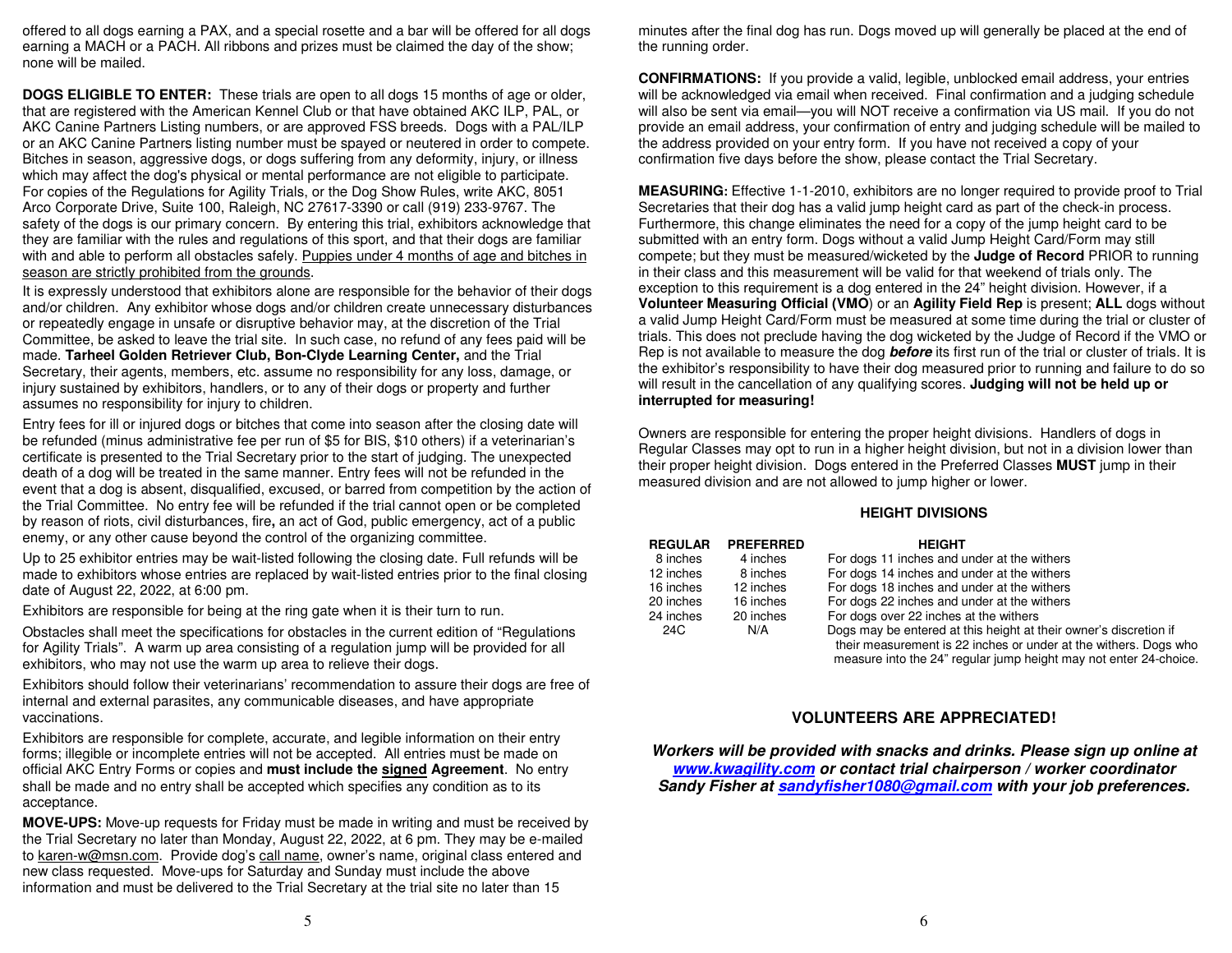#### **Class Changes Effective January 1, 2020**

### **Entering a Mixture of Regular and Preferred Classes Within the Same Trial Weekend – Multiple Jump Heights Within the Same Trial Day**

Effective January 1, 2020, exhibitors may enter a mixture of both Regular and Preferred classes on the same trial day and/or during a trial weekend. Any mixture of Regular and Preferred classes is allowed. Please note that if a dog qualifies in Regular Master Standard and Preferred Master JWW (or vice versa) on the same trial day, then NO Double Q shall be earned toward either the MACH or PACH title. The Double Q still requires that Standard Agility and Jumpers With Weaves be either both Regular OR both Preferred on the same trial day.

Additionally, within the same Regular or Preferred classes, a dog may now be entered in multiple jump heights within the same trial day. For example, the same dog may now be entered in 20-inch Master STD/JWW while also entered in 24Cinch Premier STD/JWW on the same trial day.

A separate entry form must be submitted when the same dog is being entered in a mixture of Regular and Preferred and/or different jump heights within the same trial weekend thereby clearly indicating which class(es) and/or jump heights belong together for each trial day of the weekend.

### **Entering For Exhibition Only (FEO) – WILL BE OFFERED AT THIS TRIAL**

FEO allows exhibitors to work with their dogs in a trial environment. FEO is only offered in the Time 2 Beat and FAST classes. Participation in FEO is nonqualifying.

- FEO runs are treated as trial entries. The exhibitor must enter the class(es) (T2B and/or FAST) prior to the closing date, pay class entry fee(s) and the Trial Secretary must record the entry in the Trial Catalog as part of the results for that class. FEO does not need to be noted on the entry form; the handler will declare the day of the show.
- Dogs may be entered in any jump height for FEO runs. If entered in an ineligible jump height, the team is committed to FEO for that run and must declare FEO on the start line. Day of show jump height changes are not allowed.
- Dogs may be entered in any level of FAST (Novice, Open, Excellent, Master). If the dog is not eligible for the level entered, the team is committed to FEO for that run and must declare FEO on the start line. Day of show level changes are not allowed.
- The exhibitor must declare FEO in the ring prior to leading out. FEO may be declared earlier (ex. when checking in at the gate board).
- Toys are allowed in the ring. Toys must be non-audible and may not leave the handler's hand. Toys that roll freely may not be used.
- Food/treats are not allowed in the ring
- FEO should be utilized for the benefit of the dog and not as a punitive correction. Harsh verbal and /or physical corrections shall not be tolerated. Any determination of harshness by the judge shall be immediately whistled and the handler will be dismissed from the ring.
- A judge must monitor the entire run. Judges can stop a run at any time.

### **Fix and Go On**

Fix and Go On allows exhibitors to immediately reattempt an obstacle at any time while on course when the dog's performance of an obstacle is not to their expectation. This allows the dog to successfully complete the obstacle then finish the course or leave the ring on a positive note. Using Fix and Go On will result in a non-qualifying score. Fix and Go On is not pre-entered; rather, it occurs during the course of the run.